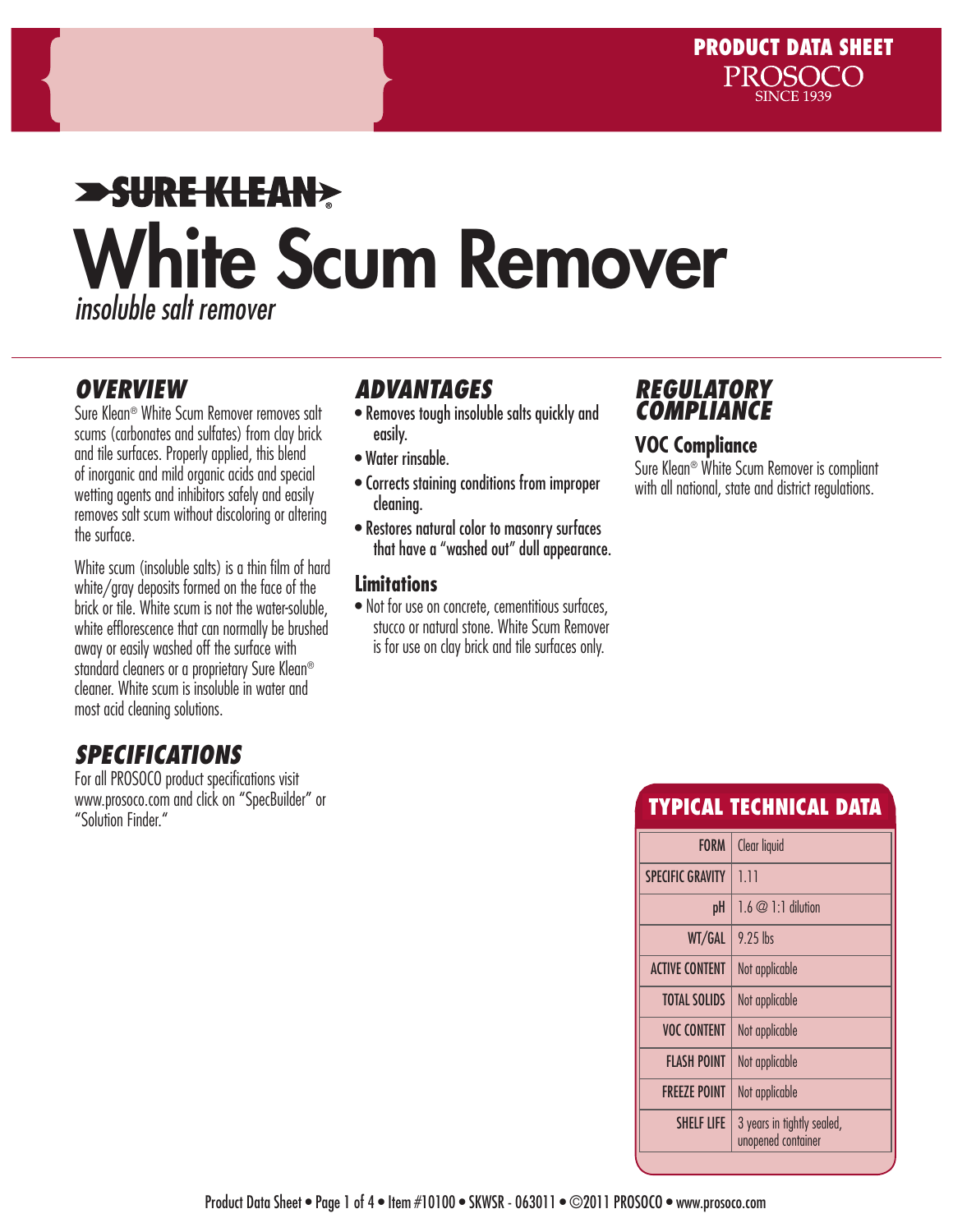# **>SURE KLEAN>** White Scum Remover



## *PREPARATION*

Sure Klean® White Scum Remover is corrosive, etches glass and architectural aluminum and is harmful to wood, painted surfaces and foliage.

Protect people, vehicles, property and all non masonry surfaces including metals, architectural aluminum and glass, from the cleaner, residue, fumes, rinse water and wind drift. Protect or divert traffic if necessary. When working over traffic, clean only when traffic is at a minimum.

Complete masonry cleaning before installing windows, doors, hardware, light fixtures, roofing materials, wood and any other non masonry items which the cleaning product might damage. If already installed, protect with polyethylene before application.

Sure Klean® Strippable Masking is appropriate<br>For you with this product to appropriate windows for use with this product to protect windows. Have caulking and sealant materials in place and thoroughly cured before cleaning.

Avoid exposing building occupants to fumes. On occupied buildings, cover all windows, air intakes and exterior air conditioning vents. Shut down air handling equipment during cleaning and until surfaces are thoroughly dry. Fumes attack glass, metal and all other acid-sensitive surfaces.

#### **Surface and Air Temperatures**

For best results, clean when air and masonry surface temperatures are 40°F (4°C) or above. Cleaning when temperatures are below freezing or will be overnight may harm masonry. If freezing conditions existed before application, let the masonry thaw.

| Recommended for these substrates. Always test.<br>Coverage is in sq.ft./m. per gallon of concentrate. |                       |                |                              |
|-------------------------------------------------------------------------------------------------------|-----------------------|----------------|------------------------------|
| <b>Substrate</b>                                                                                      | Type                  | Use?           | Coverage                     |
| Architectural<br><b>Concrete Block</b><br>Concrete                                                    | <b>Burnished</b>      | n <sub>0</sub> |                              |
|                                                                                                       | Smooth<br>Split-faced | no<br>no       | N/A                          |
|                                                                                                       | Ribbed                | n <sub>0</sub> |                              |
|                                                                                                       | <b>Brick</b>          | n <sub>0</sub> |                              |
|                                                                                                       | Tile                  | n <sub>0</sub> |                              |
|                                                                                                       | <b>Precast Panels</b> | no             | N/A                          |
|                                                                                                       | Pavers                | no             |                              |
|                                                                                                       | Cast-in-place         | n <sub>0</sub> |                              |
| <b>Fired Clay</b>                                                                                     | <b>Brick</b>          | yes            |                              |
|                                                                                                       | Tile                  | yes            | 100-200 sq.ft.<br>9-19 sq.m. |
|                                                                                                       | Terra Cotta           | yes            |                              |
|                                                                                                       | Pavers                | yes            |                              |
| Marble,<br>Travertine,<br>Limestone                                                                   | Polished              | n <sub>0</sub> | N/A                          |
|                                                                                                       | <b>Unpolished</b>     | n <sub>0</sub> | N/A                          |
| Granite                                                                                               | Polished              | n <sub>0</sub> | N/A                          |
|                                                                                                       | <b>Unpolished</b>     | n <sub>0</sub> | N/A                          |
| <b>Sandstone</b>                                                                                      | <b>Unpolished</b>     | n <sub>0</sub> | N/A                          |
| Slate                                                                                                 | <b>Unpolished</b>     | n <sub>0</sub> | N/A                          |
| Always test to ensure desired results.<br>Coverage estimates depend on surface texture and porosity.  |                       |                |                              |

#### **Equipment**

Apply with a soft-fibered, tampico masonry washing brush or with low-pressure spray equipment (50 psi max) fitted with acid-resistant hoses and gaskets. Do not use pressure spray above 50 psi. This drives the cleaner into the surface, making rinse difficult. Surface discoloration can result. Do not atomize.

Rinse with enough water and pressure to flush spent cleaner and dissolved soiling from the masonry surface and surface pores without damage. Inadequate rinsing leaves residues which may stain the cleaned surface.

ALWAYS TEST a small area of each surface to confirm suitability and desired results before starting overall application. Test with the same equipment, recommended surface preparation and application procedures planned for general application.

Masonry-washing equipment generating 400–1000 psi with a water flow rate of 6–8 gallons per minute is the best water/pressure combination for rinsing porous masonry. Use a 15–45° fan spray tip. Heated water  $(150-180^{\circ}F; 65-82^{\circ}C)$  may improve cleaning efficiency. Use adjustable equipment for reducing water flow-rates and rinsing pressure as needed for sensitive surfaces.

Rinsing pressures greater than 1000 psi and fan spray tips smaller than  $15^{\circ}$  may permanently damage sensitive masonry. Water flow-rates less than 6 gallons per minute may reduce cleaning productivity and contribute to uneven cleaning results.

#### **Storage and Handling**

Store in a cool, dry place with adequate ventilation. Always seal container after dispensing. Do not alter or mix with other chemicals. Published shelf life assumes upright storage of factory-sealed containers in a dry place. Maintain temperature of 45–100°F (7–38°C). Do not double stack pallets. Dispose of unused product and container in accordance with local, state and federal regulations.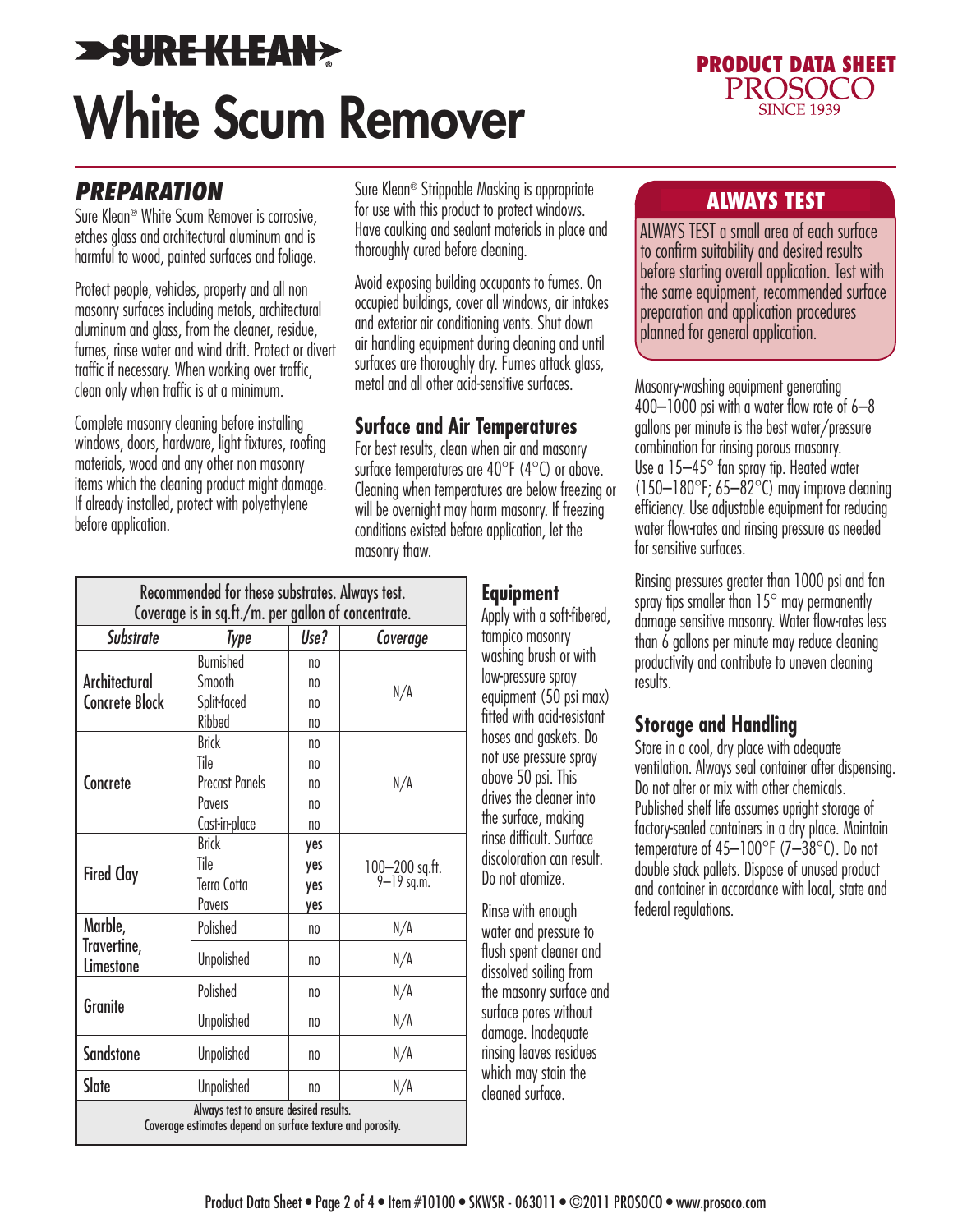# **>SURE KLEAN>** White Scum Remover



### *APPLICATION*

Before use, read "Preparation" and "Safety Information."

ALWAYS TEST (minimum 4-ft x 4-ft area) each type of surface and stain for suitability, dilution and results before overall application. Test using the following application instructions. Let test panels dry thoroughly before inspection.

#### **Dilution**

Dilute with 1 part fresh water to 1 part concentrate. Tests may indicate a different dilution rate will be more effective.

Always pour cold water into empty bucket first, then carefully add product. Never use hot water. Handle in polypropylene buckets only. Acidic materials and fumes attack metal.

When calculating the volume of cleaner required for porous, textured surfaces, assume 50 square feet per gallon of prepared cleaner. For dense, smooth surfaces, assume up to 150 square feet per gallon of prepared cleaner. The coverage rate chart assumes an average coverage rate of 100 square feet per gallon of prepared cleaner.

#### **Application Instructions**

- 1. Working from the bottom to the top, prewet the surface with clean water.
- 2. Apply cleaner generously using low pressure spray (50 psi maximum), a densely filled masonry washing brush, or roller.
- 3. Leave cleaner on surface for 2 to 3 minutes. Do not let cleaner dry on the surface. Bleaching may result. Keep people away from treated surfaces.
- 4. Reapply the cleaning solution and scrub the surface as required.
- 5. Rinse with low pressure to remove initial acidic residue. Then rinse the treated area thoroughly using high-pressure spray, working from the bottom to the top. Keep the surface below wet and rinsed free of cleaner and residues.

NOTE: Rinsing is extremely important to get all surface staining matters and cleaning residues off the cleaned surface. If pressure rinsing equipment is not available, use a garden hose with an adjustable nozzle set for a narrow stream of water. Lightly scrub the surface while rinsing thoroughly.

#### **Cleanup**

Clean tools and equipment using fresh water.

### BEST PRACTICES

Not for use on concrete, cementitious surfaces, stucco or natural stone. White Scum Remover is for use on clay brick and tile surfaces only.

When diluting product, always pour cold water into empty bucket first, then carefully add cleaner. Never use hot water. Handle in high-density polyethylene or polypropylene containers only. Acidic materials and fumes will attack metal.

Do not apply with pressure spray above 50 psi. This drives the chemicals deep into the surface, making complete rinse difficult. Test spray equipment for compatibility and to avoid discoloration.

Rinse with enough water and pressure to flush spent cleaner and dissolved soiling from the masonry surface and surface pores without damage. Inadequate rinsing leaves residues which may stain the cleaned surface.

Rinsing is extremely important to get all surface staining matters and cleaning residues off the cleaned surface. If pressure rinsing equipment is not available, use a garden hose with an adjustable nozzle set for a narrow stream of water. Lightly scrub the surface while rinsing thoroughly.

Never go it alone. For problems or questions, contact your local PROSOCO distributor or field representative. Or call PROSOCO technical Customer Care toll-free at 800-255-4255.